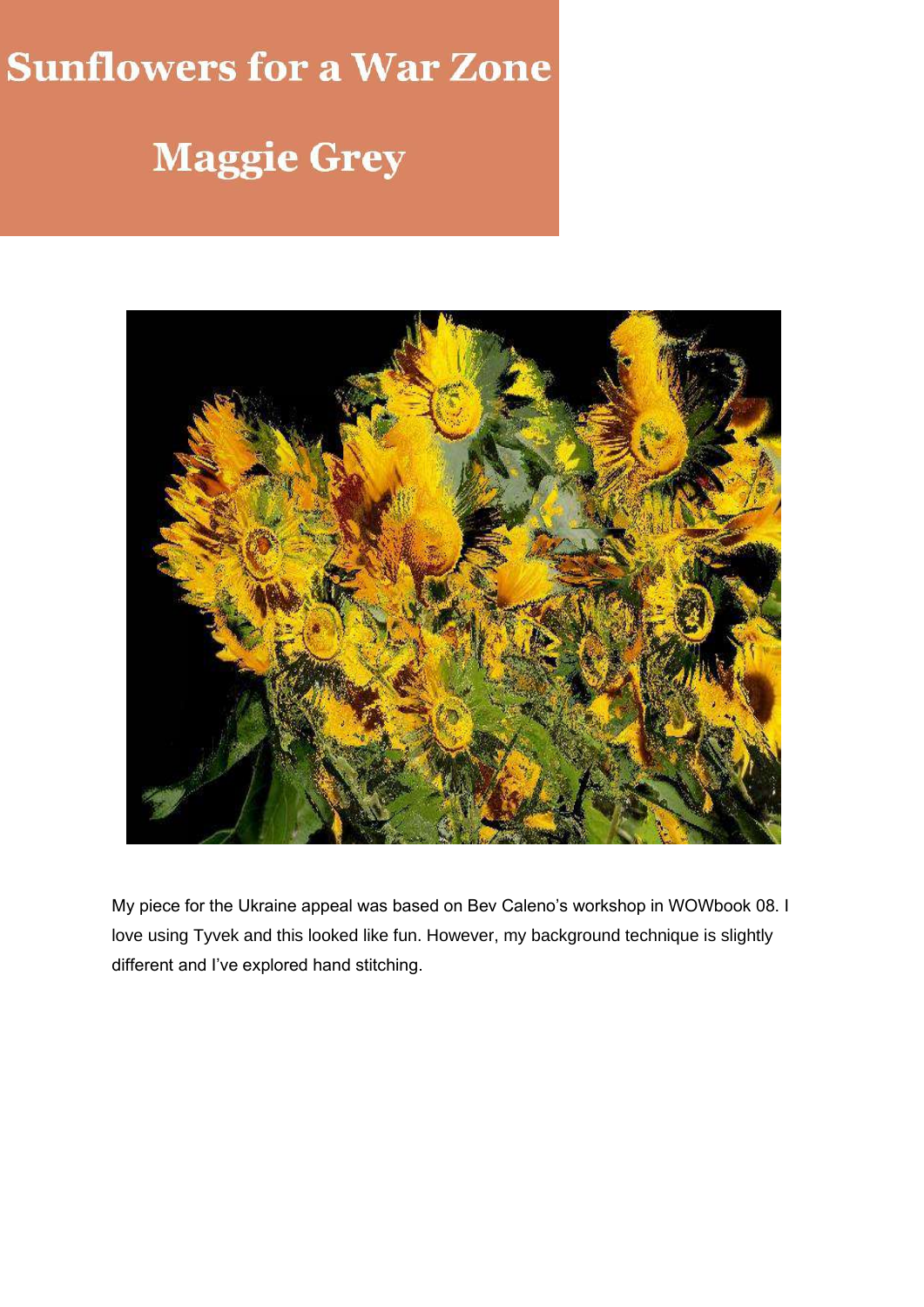## **Materials**

S80 Vilene Tissue paper Bondaweb (fusible webbing) BondFX or Mistyfuse fusible webbing PVA (diluted with a little with water) A4 piece of fabric Tyvek (not the paper variety) Water-colours or similar paints Acrylic paints Painting or printout of sunflowers – on ordinary printer paper Hand or machine embroidery kit and threads of your choice (not man-made)

1. Cut the felt, tissue and Bondaweb to the size required. Mine was roughly 8in (20cm) square.

2. Iron the Bondaweb to the felt. Crumple the tissue gently in your hand to encourage creasing. Iron it onto the Bondaweb with baking paper under the iron. Check that it is well bonded. Below, left.

3. Give it a single coat of dilute PVA glue. This helps it to take the colour and seals the tissue surface. Finally, paint a little water over the surface (not too much) and allow it to dry. Brush blue and orange water-colour paint onto it, allowing it to mingle a little. Make the centre orange to suggest sunset. Don't worry if it turns a bit green – it's a forest! The wet orange should spread a little into the creases. Below, right.



**Maggie Grey workshop 2**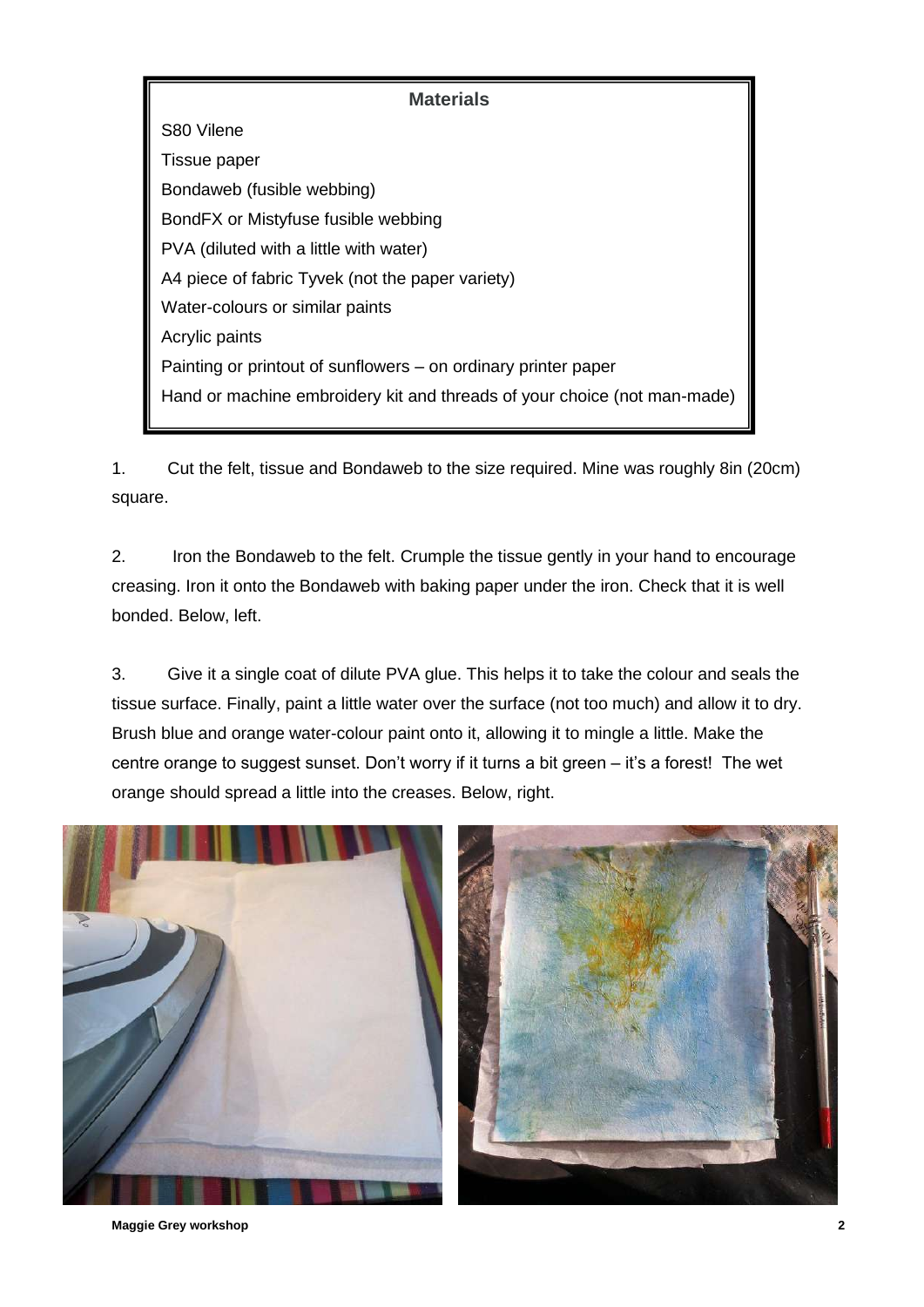4. Now paint the Tyvek with well-diluted acrylic paints – don't make the colours too strong. Paint more than you think you will need. See photo, right.

5. Add a little water if it's not spreading enough. Do this by 'splatting' the water onto the Tyvek with a paintbrush. Allow to dry.



6. Cut a piece of BondFX fusible webbing (the very lightweight kind) to cover the background. Just lay it on the top.

7. When the Tyvek is dry, cut it into strips slightly longer than the background to allow for shrinkage. Place some smaller strips to be background trees and possibly add a little dark chiffon to give the foreground definition.

8. Lay the strips on the background, over the fusible webbing – see right.



9. Cover with non stick baking paper and, with the iron set to medium heat, pass it over the piece. I would advise trying this on a practice piece first to get the heat and timing right. Keep peeping to see how it is going. You need the Tyvek to melt a little but not to disappear. I find it best to start on the left and move along the piece, working on a section at a time – see top of page 4 (right).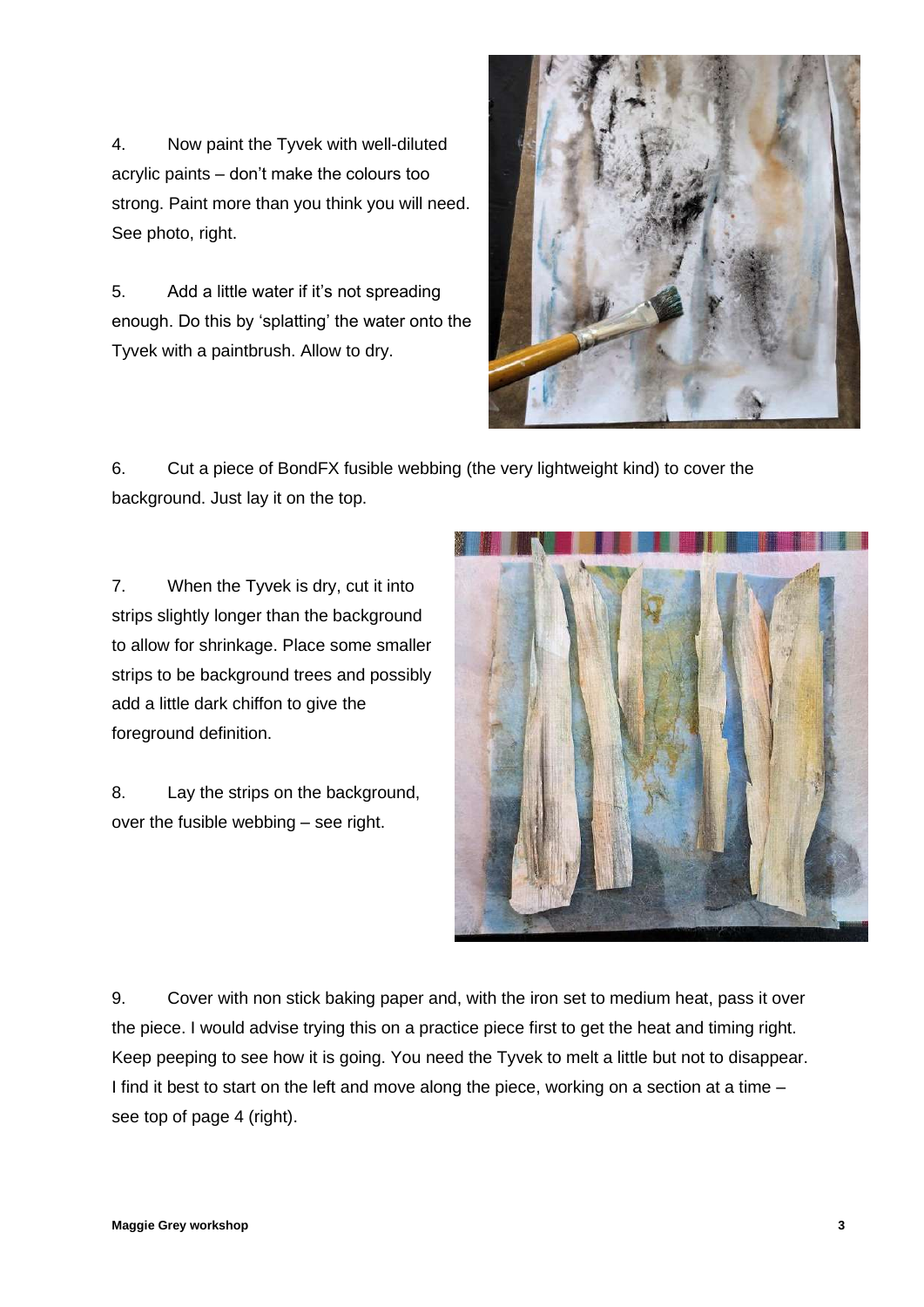

10. If it does disappear, you can always pop another piece of Tyvek on to make a tree on top, so don't panic. That's why it's a good idea to paint extra Tyvek.

As you can see; the Tyvek bends and moves a bit when ironed but I like that element of surprise and was pleased with the piece – so far.

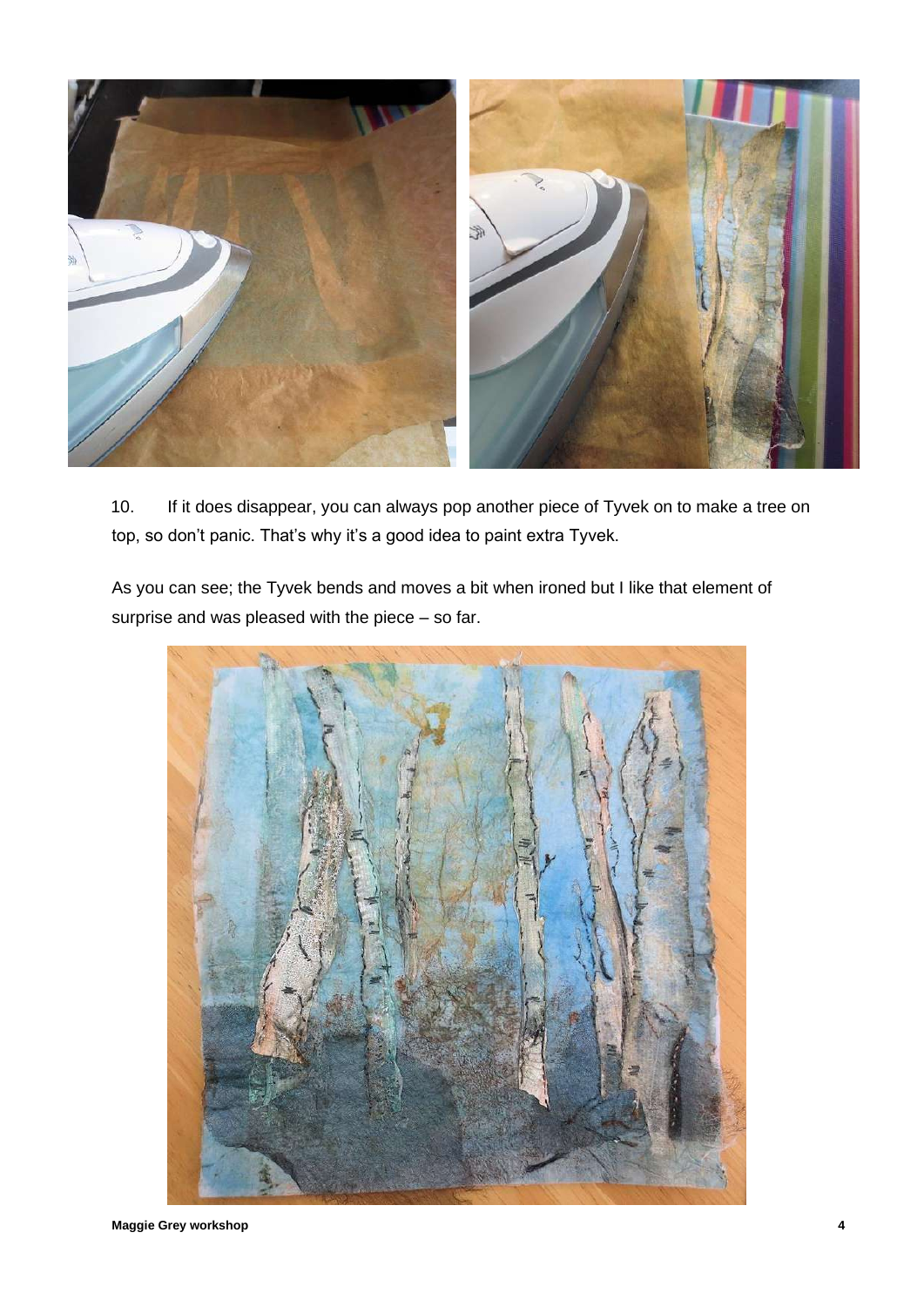Hand stitching was added to outline the trees and a few straight stitches on the trunks indicated bark.

The printout of sunflowers for the bottom of the panel was taken from an old photo that I scanned into the computer and printed in a few different sizes on good quality printer paper.



This was crumpled up and backed with felt before a few stitches were added.

The sunflowers were cut out and stitched to the tree piece; the two pieces were slightly overlapped. Stab stitching was used, rather than lines of stitch. This allowed the sunflowers to stand out a little from the background.

I am filled with a desire to do more with the fabric Tyvek and am so pleased that she wrote the WOWbook article – thanks Bev.